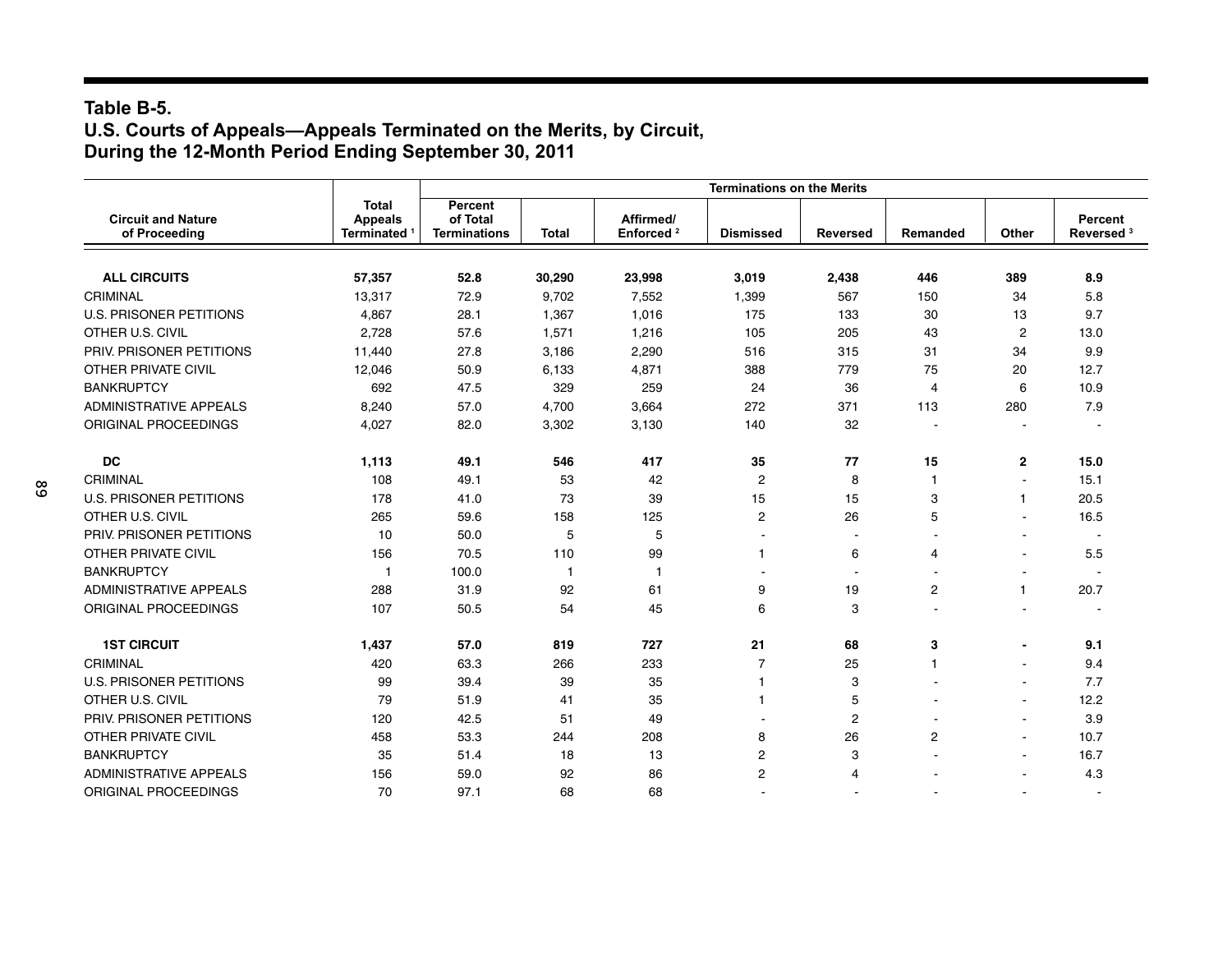|                                            |                                                           | <b>Terminations on the Merits</b>          |              |                                    |                  |                          |                          |                          |                                  |  |
|--------------------------------------------|-----------------------------------------------------------|--------------------------------------------|--------------|------------------------------------|------------------|--------------------------|--------------------------|--------------------------|----------------------------------|--|
| <b>Circuit and Nature</b><br>of Proceeding | <b>Total</b><br><b>Appeals</b><br>Terminated <sup>1</sup> | Percent<br>of Total<br><b>Terminations</b> | <b>Total</b> | Affirmed/<br>Enforced <sup>2</sup> | <b>Dismissed</b> | <b>Reversed</b>          | Remanded                 | Other                    | Percent<br>Reversed <sup>3</sup> |  |
|                                            |                                                           |                                            |              |                                    |                  |                          |                          |                          |                                  |  |
| <b>2ND CIRCUIT</b>                         | 5,101                                                     | 51.6                                       | 2,634        | 1,926                              | 509              | 143                      | 54                       | $\mathbf{2}$             | 5.7                              |  |
| CRIMINAL                                   | 854                                                       | 61.2                                       | 523          | 387                                | 88               | 34                       | 14                       |                          | 6.5                              |  |
| <b>U.S. PRISONER PETITIONS</b>             | 223                                                       | 26.0                                       | 58           | 22                                 | 30               | $\overline{2}$           | 3                        | 1                        | 3.4                              |  |
| OTHER U.S. CIVIL                           | 218                                                       | 48.2                                       | 105          | 54                                 | 39               | $\overline{7}$           | 5                        |                          | 6.7                              |  |
| PRIV. PRISONER PETITIONS                   | 760                                                       | 28.7                                       | 218          | 79                                 | 115              | 17                       | 6                        | 1                        | 7.8                              |  |
| <b>OTHER PRIVATE CIVIL</b>                 | 1,547                                                     | 45.8                                       | 708          | 468                                | 162              | 62                       | 16                       |                          | 8.8                              |  |
| <b>BANKRUPTCY</b>                          | 94                                                        | 30.9                                       | 29           | 23                                 | 6                | $\overline{\phantom{a}}$ | $\overline{\phantom{a}}$ |                          | $\sim$                           |  |
| <b>ADMINISTRATIVE APPEALS</b>              | 1,191                                                     | 68.2                                       | 812          | 720                                | 63               | 19                       | 10                       |                          | 2.3                              |  |
| ORIGINAL PROCEEDINGS                       | 214                                                       | 84.6                                       | 181          | 173                                | 6                | $\overline{c}$           | $\overline{\phantom{a}}$ |                          | $\sim$                           |  |
| <b>3RD CIRCUIT</b>                         | 4,326                                                     | 57.4                                       | 2,484        | 2,124                              | 90               | 215                      | 52                       | 3                        | 9.4                              |  |
| CRIMINAL                                   | 755                                                       | 81.5                                       | 615          | 551                                | 14               | 31                       | 17                       | $\overline{c}$           | 5.0                              |  |
| <b>U.S. PRISONER PETITIONS</b>             | 444                                                       | 43.2                                       | 192          | 171                                | 12               | 8                        | $\overline{1}$           | ۰                        | 4.2                              |  |
| OTHER U.S. CIVIL                           | 164                                                       | 68.3                                       | 112          | 97                                 | 4                | 8                        | 3                        |                          | 7.1                              |  |
| PRIV. PRISONER PETITIONS                   | 835                                                       | 28.7                                       | 240          | 188                                | 15               | 32                       | 5                        |                          | 13.3                             |  |
| <b>OTHER PRIVATE CIVIL</b>                 | 1,128                                                     | 53.6                                       | 605          | 510                                | 20               | 70                       | $\overline{4}$           | 1                        | 11.6                             |  |
| <b>BANKRUPTCY</b>                          | 55                                                        | 58.2                                       | 32           | 21                                 | 4                | 6                        | $\mathbf{1}$             | $\blacksquare$           | 18.8                             |  |
| <b>ADMINISTRATIVE APPEALS</b>              | 630                                                       | 69.4                                       | 437          | 348                                | 14               | 54                       | 21                       | ۰                        | 12.4                             |  |
| ORIGINAL PROCEEDINGS                       | 315                                                       | 79.7                                       | 251          | 238                                | $\overline{7}$   | 6                        |                          |                          |                                  |  |
| <b>4TH CIRCUIT</b>                         | 5,069                                                     | 62.7                                       | 3,177        | 2,744                              | 192              | 177                      | 57                       | $\overline{\phantom{a}}$ | 6.1                              |  |
| CRIMINAL                                   | 1,878                                                     | 81.6                                       | 1,533        | 1,298                              | 112              | 84                       | 39                       | $\blacksquare$           | 5.5                              |  |
| <b>U.S. PRISONER PETITIONS</b>             | 703                                                       | 30.3                                       | 213          | 167                                | 21               | 21                       | 3                        | 1                        | 9.9                              |  |
| OTHER U.S. CIVIL                           | 201                                                       | 60.2                                       | 121          | 111                                | $\mathbf{1}$     | $\overline{7}$           | $\overline{c}$           | ۰                        | 5.8                              |  |
| PRIV. PRISONER PETITIONS                   | 822                                                       | 33.2                                       | 273          | 242                                | 18               | 11                       | $\overline{2}$           | ۰                        | 4.0                              |  |
| <b>OTHER PRIVATE CIVIL</b>                 | 835                                                       | 67.8                                       | 566          | 494                                | 23               | 44                       | 5                        |                          | 7.8                              |  |
| <b>BANKRUPTCY</b>                          | 44                                                        | 65.9                                       | 29           | 29                                 |                  |                          |                          |                          |                                  |  |
| <b>ADMINISTRATIVE APPEALS</b>              | 237                                                       | 66.2                                       | 157          | 124                                | 11               | 10                       | 6                        | 6                        | 6.4                              |  |
| ORIGINAL PROCEEDINGS                       | 349                                                       | 81.7                                       | 285          | 279                                | 6                |                          |                          |                          | $\overline{\phantom{a}}$         |  |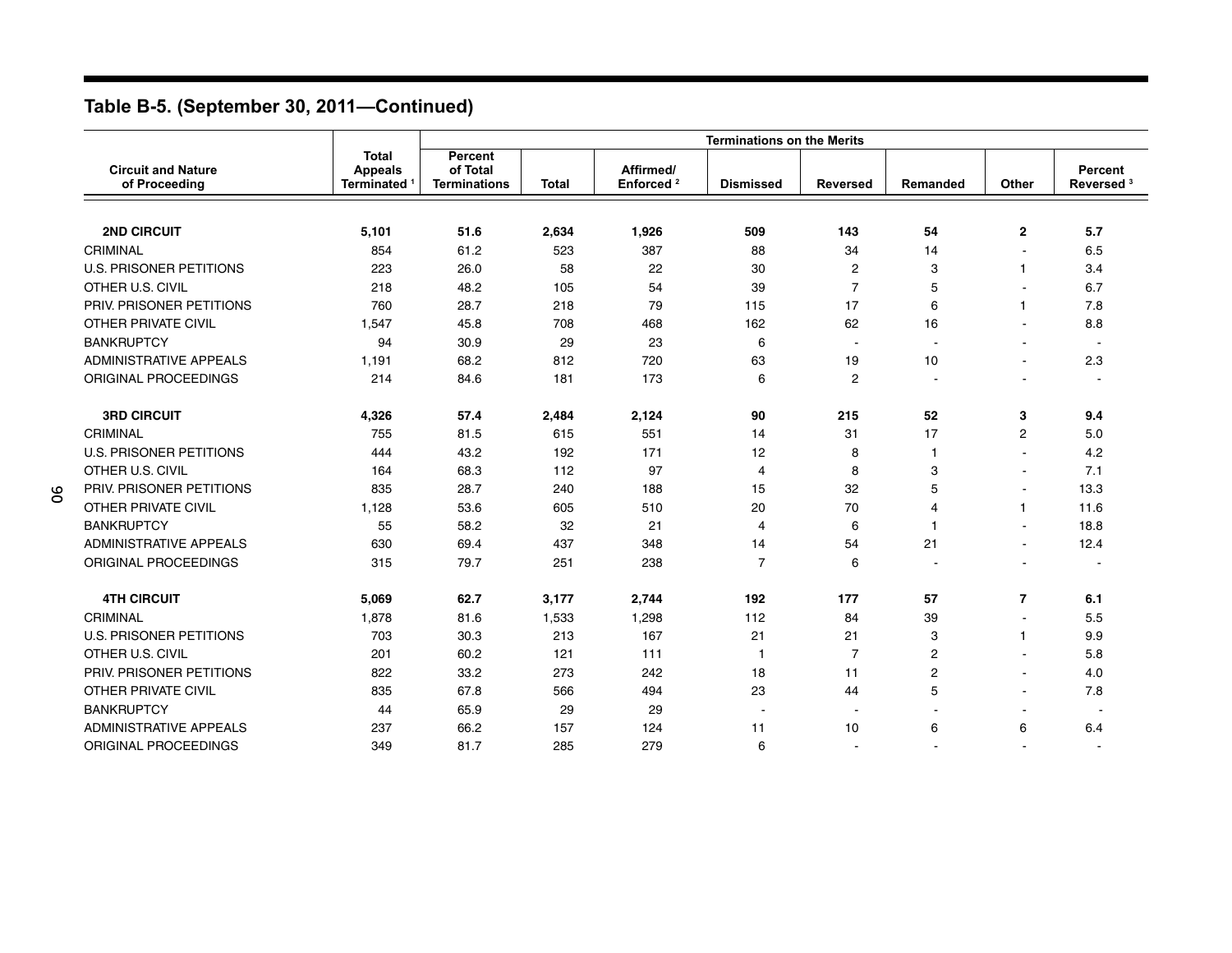|                                            |                                              | <b>Terminations on the Merits</b>                 |              |                                    |                  |                 |                |                |                                  |  |
|--------------------------------------------|----------------------------------------------|---------------------------------------------------|--------------|------------------------------------|------------------|-----------------|----------------|----------------|----------------------------------|--|
| <b>Circuit and Nature</b><br>of Proceeding | <b>Total</b><br><b>Appeals</b><br>Terminated | <b>Percent</b><br>of Total<br><b>Terminations</b> | <b>Total</b> | Affirmed/<br>Enforced <sup>2</sup> | <b>Dismissed</b> | <b>Reversed</b> | Remanded       | Other          | Percent<br>Reversed <sup>3</sup> |  |
|                                            |                                              |                                                   |              |                                    |                  |                 |                |                |                                  |  |
| <b>5TH CIRCUIT</b>                         | 7,695                                        | 50.4                                              | 3,881        | 2,732                              | 817              | 285             | 47             | $\blacksquare$ | 8.0                              |  |
| CRIMINAL                                   | 2,681                                        | 72.2                                              | 1,937        | 1,198                              | 643              | 70              | 26             |                | 3.6                              |  |
| <b>U.S. PRISONER PETITIONS</b>             | 618                                          | 18.3                                              | 113          | 75                                 | 25               | 11              | $\overline{c}$ |                | 9.7                              |  |
| OTHER U.S. CIVIL                           | 267                                          | 46.1                                              | 123          | 92                                 | 14               | 16              | $\mathbf{1}$   |                | 13.0                             |  |
| PRIV. PRISONER PETITIONS                   | 1,760                                        | 20.1                                              | 353          | 215                                | 101              | 36              | -1             | ä,             | 10.2                             |  |
| OTHER PRIVATE CIVIL                        | 1,266                                        | 55.4                                              | 701          | 545                                | 24               | 125             | $\overline{7}$ | ٠              | 17.8                             |  |
| <b>BANKRUPTCY</b>                          | 81                                           | 53.1                                              | 43           | 32                                 | $\overline{2}$   | 8               | -1             | ٠              | 18.6                             |  |
| <b>ADMINISTRATIVE APPEALS</b>              | 497                                          | 44.9                                              | 223          | 195                                | 6                | 13              | 9              | ä,             | 5.8                              |  |
| ORIGINAL PROCEEDINGS                       | 525                                          | 73.9                                              | 388          | 380                                | $\overline{c}$   | 6               |                |                |                                  |  |
| <b>6TH CIRCUIT</b>                         | 5,163                                        | 53.7                                              | 2,775        | 2,373                              | 144              | 225             | 32             | 1              | 9.2                              |  |
| CRIMINAL                                   | 1,383                                        | 70.6                                              | 977          | 833                                | 56               | 75              | 13             |                | 7.7                              |  |
| <b>U.S. PRISONER PETITIONS</b>             | 422                                          | 33.2                                              | 140          | 119                                | 8                | 12              | $\mathbf{1}$   | $\blacksquare$ | 8.6                              |  |
| OTHER U.S. CIVIL                           | 189                                          | 57.7                                              | 109          | 92                                 | $\overline{2}$   | 14              | -1             | $\blacksquare$ | 12.8                             |  |
| PRIV. PRISONER PETITIONS                   | 1,247                                        | 33.3                                              | 415          | 356                                | 15               | 41              | 2              | 1              | 9.9                              |  |
| OTHER PRIVATE CIVIL                        | 1,075                                        | 48.3                                              | 519          | 425                                | 21               | 70              | 3              |                | 13.5                             |  |
| <b>BANKRUPTCY</b>                          | 46                                           | 39.1                                              | 18           | 16                                 |                  | $\overline{c}$  |                | $\blacksquare$ | 11.1                             |  |
| <b>ADMINISTRATIVE APPEALS</b>              | 376                                          | 63.8                                              | 240          | 213                                | $\overline{7}$   | 8               | 12             | ÷.             | 3.3                              |  |
| ORIGINAL PROCEEDINGS                       | 425                                          | 84.0                                              | 357          | 319                                | 35               | 3               |                |                |                                  |  |
| <b>7TH CIRCUIT</b>                         | 3,064                                        | 45.6                                              | 1,396        | 1,027                              | 140              | 180             | 24             | 25             | 14.3                             |  |
| CRIMINAL                                   | 677                                          | 64.8                                              | 439          | 283                                | 112              | 36              | 6              | $\overline{c}$ | 8.2                              |  |
| <b>U.S. PRISONER PETITIONS</b>             | 371                                          | 25.6                                              | 95           | 72                                 | 4                | 16              | $\overline{c}$ | -1             | 16.8                             |  |
| OTHER U.S. CIVIL                           | 144                                          | 61.8                                              | 89           | 66                                 | 2                | 20              | -1             | $\blacksquare$ | 22.5                             |  |
| PRIV. PRISONER PETITIONS                   | 596                                          | 19.0                                              | 113          | 82                                 | 5                | 23              | $\overline{2}$ | -1             | 20.4                             |  |
| <b>OTHER PRIVATE CIVIL</b>                 | 912                                          | 45.0                                              | 410          | 312                                | 12               | 71              | $\overline{4}$ | 11             | 17.3                             |  |
| <b>BANKRUPTCY</b>                          | 52                                           | 44.2                                              | 23           | 19                                 |                  | -1              | $\overline{1}$ | $\overline{c}$ | 4.3                              |  |
| <b>ADMINISTRATIVE APPEALS</b>              | 147                                          | 56.5                                              | 83           | 54                                 | 1                | 12              | 8              | 8              | 14.5                             |  |
| <b>ORIGINAL PROCEEDINGS</b>                | 165                                          | 87.3                                              | 144          | 139                                | 4                | 1               |                |                |                                  |  |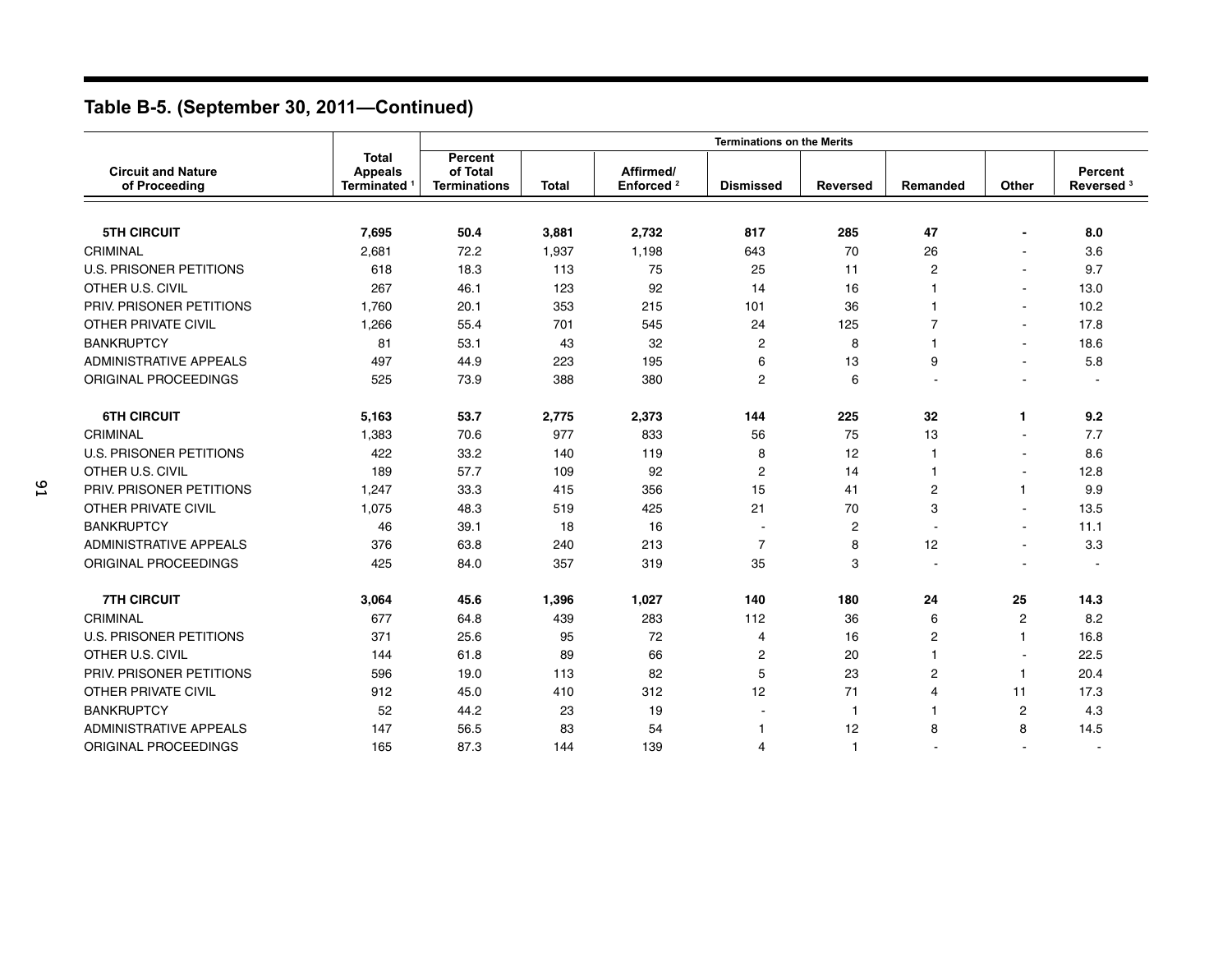|                                            |                                                           |                                            |              |                                    | <b>Terminations on the Merits</b> |                 |                          |                |                                  |
|--------------------------------------------|-----------------------------------------------------------|--------------------------------------------|--------------|------------------------------------|-----------------------------------|-----------------|--------------------------|----------------|----------------------------------|
| <b>Circuit and Nature</b><br>of Proceeding | <b>Total</b><br><b>Appeals</b><br>Terminated <sup>1</sup> | Percent<br>of Total<br><b>Terminations</b> | <b>Total</b> | Affirmed/<br>Enforced <sup>2</sup> | <b>Dismissed</b>                  | <b>Reversed</b> | Remanded                 | Other          | Percent<br>Reversed <sup>3</sup> |
| <b>8TH CIRCUIT</b>                         | 2,967                                                     | 62.3                                       | 1,848        | 1,586                              | 139                               | 100             | 16                       | $\overline{7}$ | 6.3                              |
| CRIMINAL                                   | 871                                                       | 81.4                                       | 709          | 608                                | 64                                | 31              | $\overline{4}$           | 2              | 4.4                              |
| <b>U.S. PRISONER PETITIONS</b>             | 359                                                       | 32.0                                       | 115          | 97                                 | 4                                 | 5               | $\overline{4}$           | 5              | 4.3                              |
| OTHER U.S. CIVIL                           | 143                                                       | 74.1                                       | 106          | 90                                 | 3                                 | 11              | $\overline{2}$           |                | 10.4                             |
| PRIV. PRISONER PETITIONS                   | 612                                                       | 31.9                                       | 195          | 175                                | 10                                | 9               | $\mathbf{1}$             | $\blacksquare$ | 4.6                              |
| <b>OTHER PRIVATE CIVIL</b>                 | 557                                                       | 66.6                                       | 371          | 307                                | 21                                | 41              | $\overline{2}$           | $\blacksquare$ | 11.1                             |
| <b>BANKRUPTCY</b>                          | 25                                                        | 68.0                                       | 17           | 14                                 | $\overline{2}$                    | $\mathbf{1}$    |                          | $\sim$         | 5.9                              |
| <b>ADMINISTRATIVE APPEALS</b>              | 123                                                       | 56.1                                       | 69           | 39                                 | 25                                | $\overline{c}$  | 3                        |                | 2.9                              |
| ORIGINAL PROCEEDINGS                       | 277                                                       | 96.0                                       | 266          | 256                                | 10                                |                 |                          |                |                                  |
| <b>9TH CIRCUIT</b>                         | 13,025                                                    | 50.0                                       | 6,517        | 4,980                              | 454                               | 691             | 64                       | 328            | 11.8                             |
| CRIMINAL                                   | 1,598                                                     | 70.0                                       | 1,119        | 891                                | 105                               | 95              | $\overline{7}$           | 21             | 8.5                              |
| <b>U.S. PRISONER PETITIONS</b>             | 503                                                       | 25.0                                       | 126          | 87                                 | 17                                | 17              | $\overline{4}$           | $\overline{1}$ | 13.5                             |
| OTHER U.S. CIVIL                           | 608                                                       | 58.2                                       | 354          | 257                                | 15                                | 75              | 5                        | $\overline{c}$ | 21.2                             |
| PRIV. PRISONER PETITIONS                   | 3,202                                                     | 29.4                                       | 940          | 693                                | 93                                | 120             | $\overline{4}$           | 30             | 12.8                             |
| <b>OTHER PRIVATE CIVIL</b>                 | 2,135                                                     | 46.7                                       | 997          | 756                                | 57                                | 168             | 10                       | 6              | 16.9                             |
| <b>BANKRUPTCY</b>                          | 149                                                       | 47.7                                       | 71           | 55                                 | 6                                 | 6               |                          | 4              | 8.5                              |
| <b>ADMINISTRATIVE APPEALS</b>              | 4,033                                                     | 54.0                                       | 2,178        | 1,556                              | 121                               | 203             | 34                       | 264            | 9.3                              |
| <b>ORIGINAL PROCEEDINGS</b>                | 797                                                       | 91.8                                       | 732          | 685                                | 40                                | $\overline{7}$  | $\overline{\phantom{a}}$ |                | $\overline{\phantom{a}}$         |
| <b>10TH CIRCUIT</b>                        | 2,209                                                     | 54.6                                       | 1,207        | 912                                | 167                               | 59              | 64                       | 5              | 5.2                              |
| CRIMINAL                                   | 534                                                       | 73.4                                       | 392          | 275                                | 84                                | 12              | 20                       | 1              | 3.1                              |
| <b>U.S. PRISONER PETITIONS</b>             | 281                                                       | 35.2                                       | 99           | 72                                 | 19                                | $\overline{c}$  | $\overline{4}$           | $\overline{2}$ | 2.0                              |
| OTHER U.S. CIVIL                           | 137                                                       | 62.8                                       | 86           | 57                                 | 8                                 | 9               | 12                       | ä,             | 10.5                             |
| PRIV. PRISONER PETITIONS                   | 387                                                       | 32.0                                       | 124          | 87                                 | 27                                | 3               | 6                        | 1              | 2.4                              |
| <b>OTHER PRIVATE CIVIL</b>                 | 568                                                       | 55.5                                       | 315          | 259                                | 16                                | 25              | 15                       |                | 7.9                              |
| <b>BANKRUPTCY</b>                          | 34                                                        | 47.1                                       | 16           | 12                                 |                                   | 3               | -1                       |                | 18.8                             |
| <b>ADMINISTRATIVE APPEALS</b>              | 107                                                       | 57.9                                       | 62           | 43                                 | 9                                 | 3               | 6                        | 1              | 4.8                              |
| ORIGINAL PROCEEDINGS                       | 161                                                       | 70.2                                       | 113          | 107                                | 4                                 | $\overline{c}$  |                          |                | $\overline{\phantom{a}}$         |

92